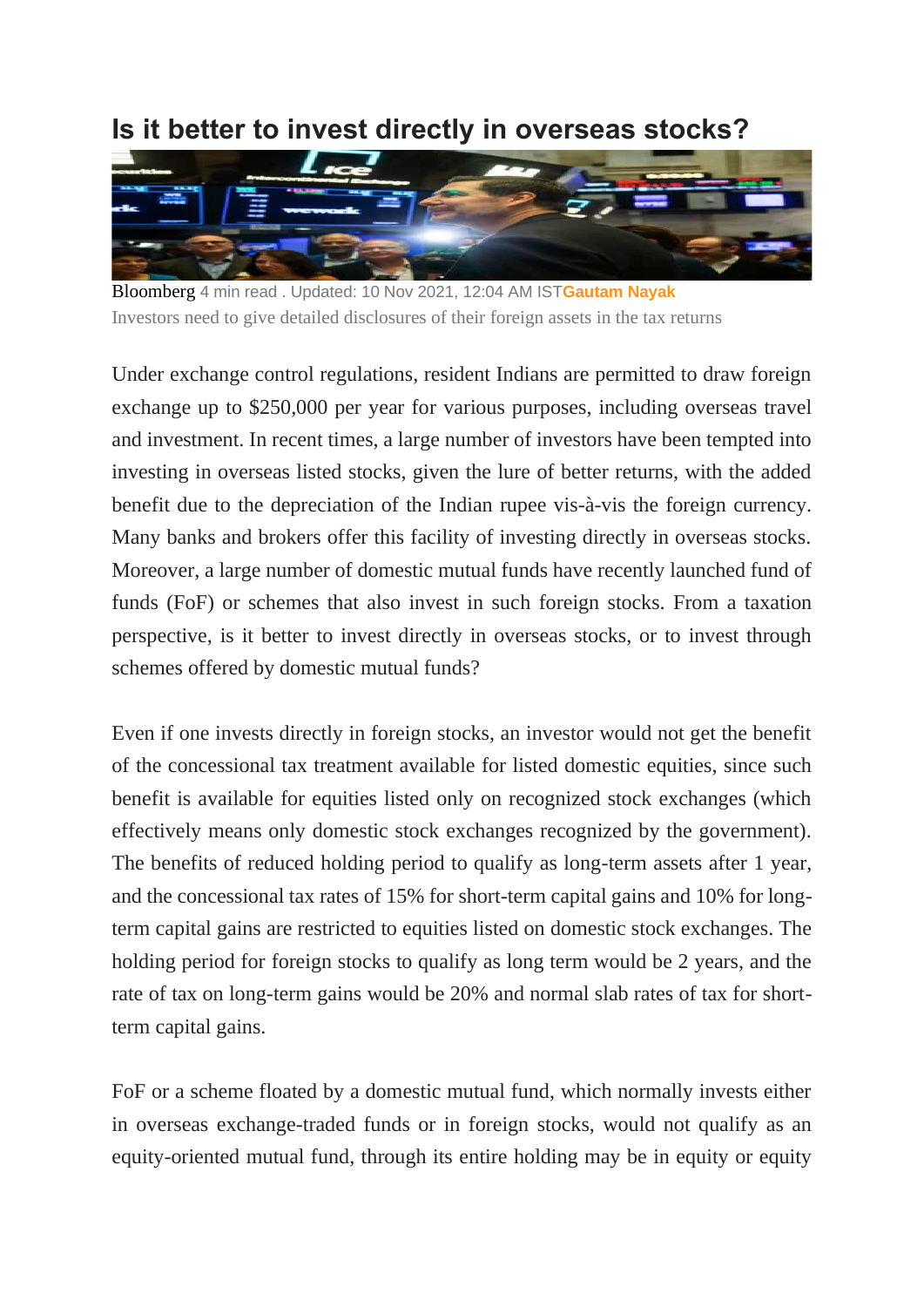underlying instruments, since 65% of its holding would not be in domestically listed equity shares or in funds investing 90% of their investments in such domestic equities. Such investments would also therefore not give the benefits of concessional tax rates of 10% or 15% available for equity-oriented mutual fund units. The holding period in such cases would be 3 years to qualify as long-term capital gains, while the rates of capital gains tax would be the same as for direct foreign equities.

While there is not much of a difference in the manner of taxation, other than a longer holding period for mutual fund units, the problem really lies in the detailed disclosures required to be made by a taxpayer in respect of his/her foreign assets in the tax returns. A taxpayer holding foreign assets has to mandatorily file a tax return, even if his/her income is below the taxable limit. There is a separate schedule FA to be filled up by a taxpayer, disclosing foreign assets and income on such assets. These details have to be given even if the shares were held for a day or two. The detailed disclosure is much more than that required to be given for domestic shares, where one is claiming benefit of the 10% rate.

Such disclosure is required irrespective of the taxpayer's income level, unlike domestic assets, where a limited disclosure is required of total cost of various types of assets, only if the taxable income exceeds ₹50 lakh. The worst part of this disclosure is that a failure to make a disclosure of any foreign asset could invite a penalty of ₹10 lakh under the Black Money Act! You cannot afford to make even a single mistake, and if you have dealt in numerous foreign stocks, you may spend more time filling up this schedule than you may spend on the rest of your tax return. The reason for this is that the tax authorities look upon all persons holding foreign assets as potential tax evaders, thanks to some taxpayers having been found to have held accounts in Switzerland and other tax havens. This is in spite of the fact that holding of foreign assets has been permitted for resident Indians for almost two decades now. It is also highly likely that your case may be picked up for verification by the tax department merely on account of your foreign assets, as a high-risk case, or that you may receive a notice from the investigation wing of the tax department seeking to cross-verify the information received by them from the foreign tax